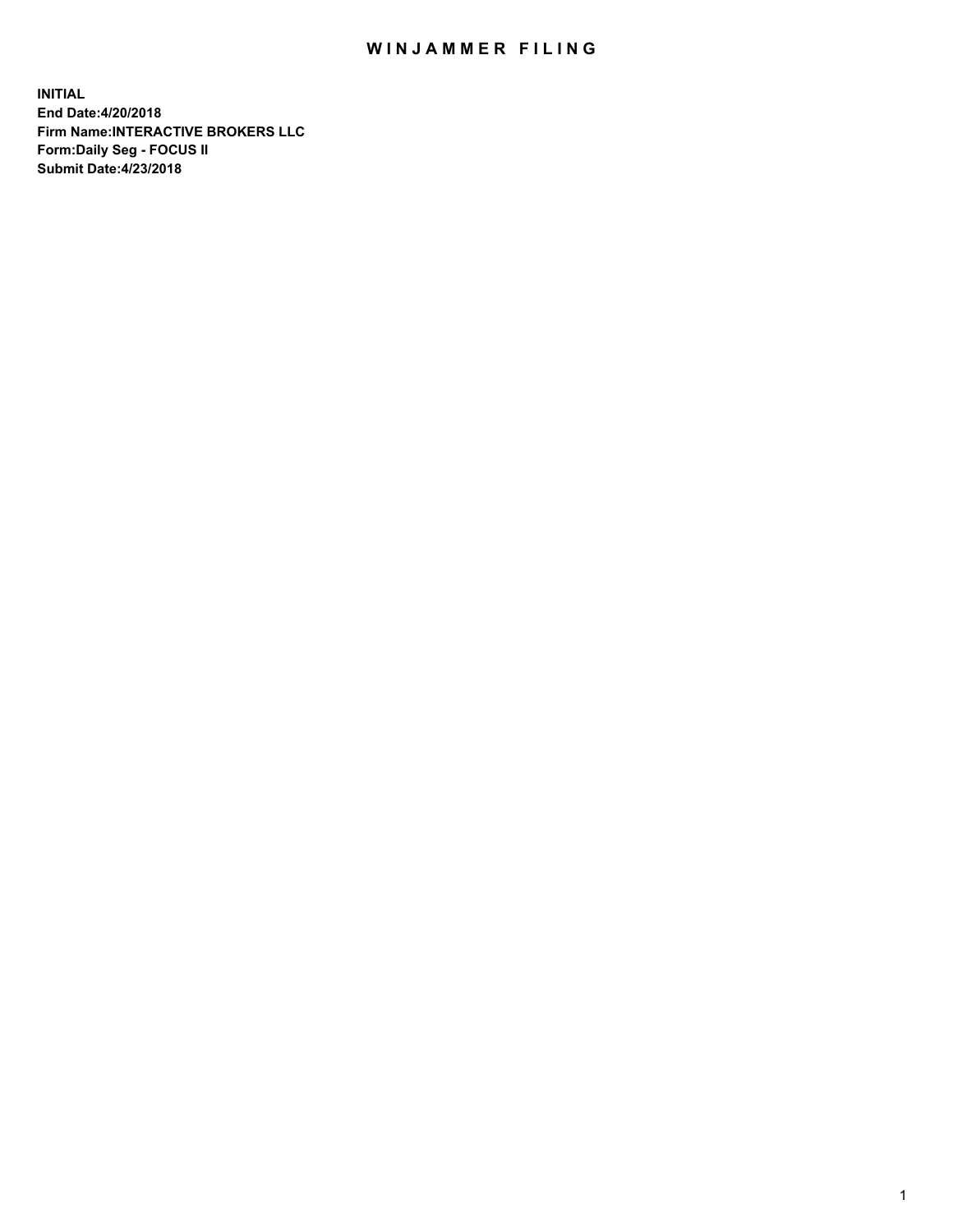## **INITIAL End Date:4/20/2018 Firm Name:INTERACTIVE BROKERS LLC Form:Daily Seg - FOCUS II Submit Date:4/23/2018 Daily Segregation - Cover Page**

| Name of Company<br><b>Contact Name</b><br><b>Contact Phone Number</b><br><b>Contact Email Address</b>                                                                                                                                                                                                                          | <b>INTERACTIVE BROKERS LLC</b><br><b>James Menicucci</b><br>203-618-8085<br>jmenicucci@interactivebrokers.c<br>om |
|--------------------------------------------------------------------------------------------------------------------------------------------------------------------------------------------------------------------------------------------------------------------------------------------------------------------------------|-------------------------------------------------------------------------------------------------------------------|
| FCM's Customer Segregated Funds Residual Interest Target (choose one):<br>a. Minimum dollar amount: ; or<br>b. Minimum percentage of customer segregated funds required:% ; or<br>c. Dollar amount range between: and; or<br>d. Percentage range of customer segregated funds required between: % and %.                       | $\overline{\mathbf{0}}$<br>0<br>155,000,000 245,000,000<br>00                                                     |
| FCM's Customer Secured Amount Funds Residual Interest Target (choose one):<br>a. Minimum dollar amount: ; or<br>b. Minimum percentage of customer secured funds required:%; or<br>c. Dollar amount range between: and; or<br>d. Percentage range of customer secured funds required between: % and %.                          | $\overline{\mathbf{0}}$<br>0<br>80,000,000 120,000,000<br>0 <sub>0</sub>                                          |
| FCM's Cleared Swaps Customer Collateral Residual Interest Target (choose one):<br>a. Minimum dollar amount: ; or<br>b. Minimum percentage of cleared swaps customer collateral required:% ; or<br>c. Dollar amount range between: and; or<br>d. Percentage range of cleared swaps customer collateral required between:% and%. | $\overline{\mathbf{0}}$<br>$\underline{\mathbf{0}}$<br>0 <sub>0</sub><br>0 <sub>0</sub>                           |

Attach supporting documents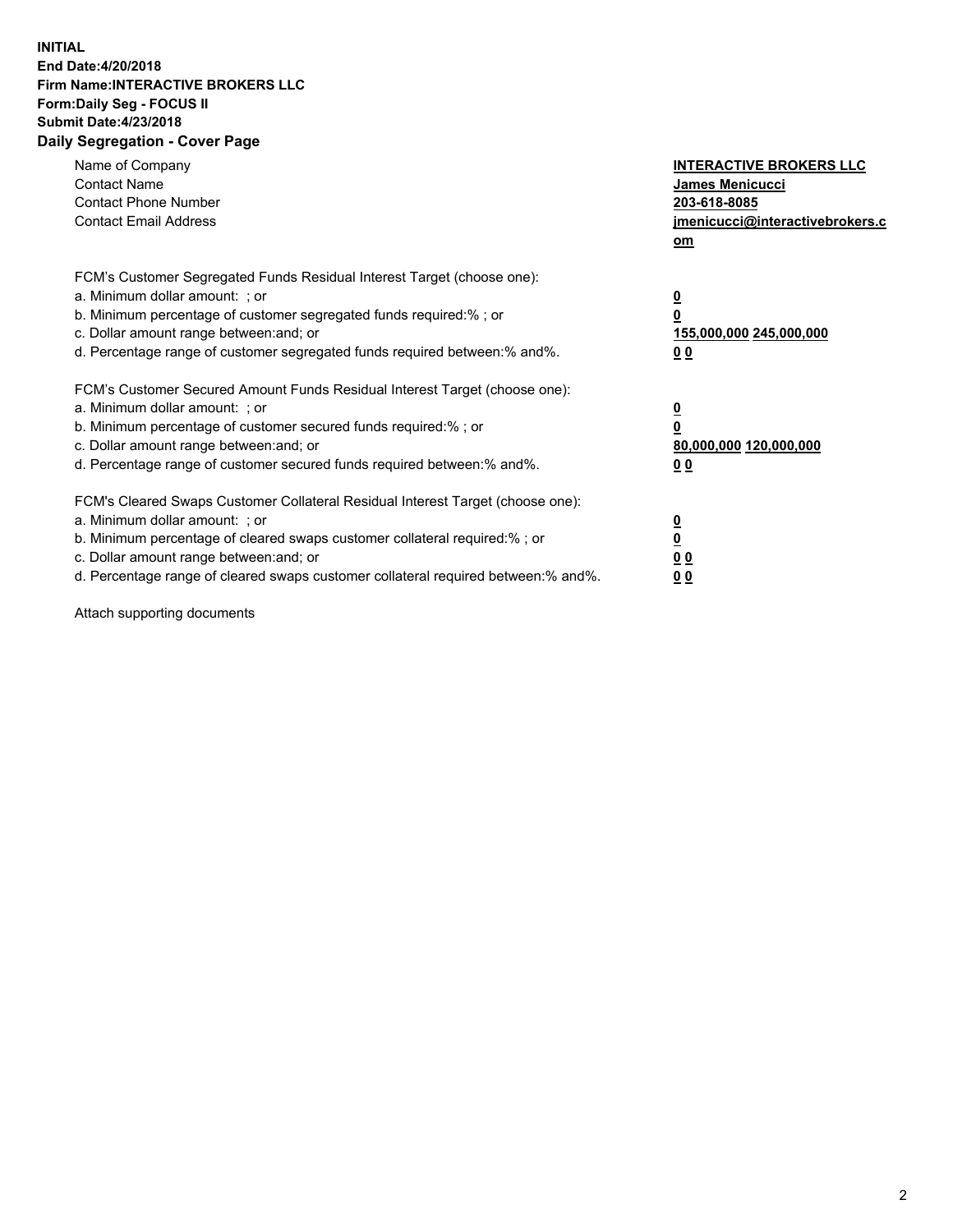## **INITIAL End Date:4/20/2018 Firm Name:INTERACTIVE BROKERS LLC Form:Daily Seg - FOCUS II Submit Date:4/23/2018 Daily Segregation - Secured Amounts**

|                | Daily Jegregation - Jeculed Aniounts                                                                       |                                   |
|----------------|------------------------------------------------------------------------------------------------------------|-----------------------------------|
|                | Foreign Futures and Foreign Options Secured Amounts                                                        |                                   |
|                | Amount required to be set aside pursuant to law, rule or regulation of a foreign                           | $0$ [7305]                        |
|                | government or a rule of a self-regulatory organization authorized thereunder                               |                                   |
| 1.             | Net ledger balance - Foreign Futures and Foreign Option Trading - All Customers                            |                                   |
|                | A. Cash                                                                                                    | 450,487,378 [7315]                |
|                | B. Securities (at market)                                                                                  | $0$ [7317]                        |
| 2.             | Net unrealized profit (loss) in open futures contracts traded on a foreign board of trade                  | -937,922 [7325]                   |
| 3.             | Exchange traded options                                                                                    |                                   |
|                | a. Market value of open option contracts purchased on a foreign board of trade                             | 104,830 [7335]                    |
|                | b. Market value of open contracts granted (sold) on a foreign board of trade                               | -44,800 [7337]                    |
| 4.             | Net equity (deficit) (add lines 1.2. and 3.)                                                               | 449,609,486 [7345]                |
| 5.             | Account liquidating to a deficit and account with a debit balances - gross amount                          | 3,248 [7351]                      |
|                | Less: amount offset by customer owned securities                                                           | 0 [7352] 3,248 [7354]             |
| 6.             | Amount required to be set aside as the secured amount - Net Liquidating Equity                             | 449,612,734 [7355]                |
|                | Method (add lines 4 and 5)                                                                                 |                                   |
| 7.             | Greater of amount required to be set aside pursuant to foreign jurisdiction (above) or line                | 449,612,734 [7360]                |
|                | 6.                                                                                                         |                                   |
|                | FUNDS DEPOSITED IN SEPARATE REGULATION 30.7 ACCOUNTS                                                       |                                   |
| $\mathbf{1}$ . | Cash in banks                                                                                              |                                   |
|                | A. Banks located in the United States                                                                      | 108,234,084 [7500]                |
|                | B. Other banks qualified under Regulation 30.7                                                             | 0 [7520] 108,234,084 [7530]       |
| 2.             | Securities                                                                                                 |                                   |
|                | A. In safekeeping with banks located in the United States                                                  | 371,288,830 [7540]                |
|                | B. In safekeeping with other banks qualified under Regulation 30.7                                         | 0 [7560] 371,288,830 [7570]       |
| 3.             | Equities with registered futures commission merchants                                                      |                                   |
|                | A. Cash                                                                                                    | $0$ [7580]                        |
|                | <b>B.</b> Securities                                                                                       | $0$ [7590]                        |
|                | C. Unrealized gain (loss) on open futures contracts                                                        | $0$ [7600]                        |
|                | D. Value of long option contracts                                                                          | $0$ [7610]                        |
|                | E. Value of short option contracts                                                                         | 0 [7615] 0 [7620]                 |
| 4.             | Amounts held by clearing organizations of foreign boards of trade                                          |                                   |
|                | A. Cash                                                                                                    | $0$ [7640]                        |
|                | <b>B.</b> Securities                                                                                       | $0$ [7650]                        |
|                | C. Amount due to (from) clearing organization - daily variation                                            | $0$ [7660]                        |
|                | D. Value of long option contracts                                                                          | $0$ [7670]                        |
|                | E. Value of short option contracts                                                                         | 0 [7675] 0 [7680]                 |
| 5.             | Amounts held by members of foreign boards of trade                                                         |                                   |
|                | A. Cash                                                                                                    | 100,767,430 [7700]                |
|                | <b>B.</b> Securities                                                                                       | $0$ [7710]                        |
|                | C. Unrealized gain (loss) on open futures contracts                                                        | 4,804,658 [7720]                  |
|                | D. Value of long option contracts                                                                          | 100,742 [7730]                    |
|                | E. Value of short option contracts                                                                         | -40,712 [7735] 105,632,118 [7740] |
| 6.             | Amounts with other depositories designated by a foreign board of trade                                     | 0 [7760]                          |
| 7.             | Segregated funds on hand                                                                                   | $0$ [7765]                        |
| 8.             | Total funds in separate section 30.7 accounts                                                              | 585,155,032 [7770]                |
| 9.             | Excess (deficiency) Set Aside for Secured Amount (subtract line 7 Secured Statement<br>Page 1 from Line 8) | 135,542,298 [7380]                |
| 10.            | Management Target Amount for Excess funds in separate section 30.7 accounts                                | 80,000,000 [7780]                 |
| 11.            | Excess (deficiency) funds in separate 30.7 accounts over (under) Management Target                         | 55,542,298 [7785]                 |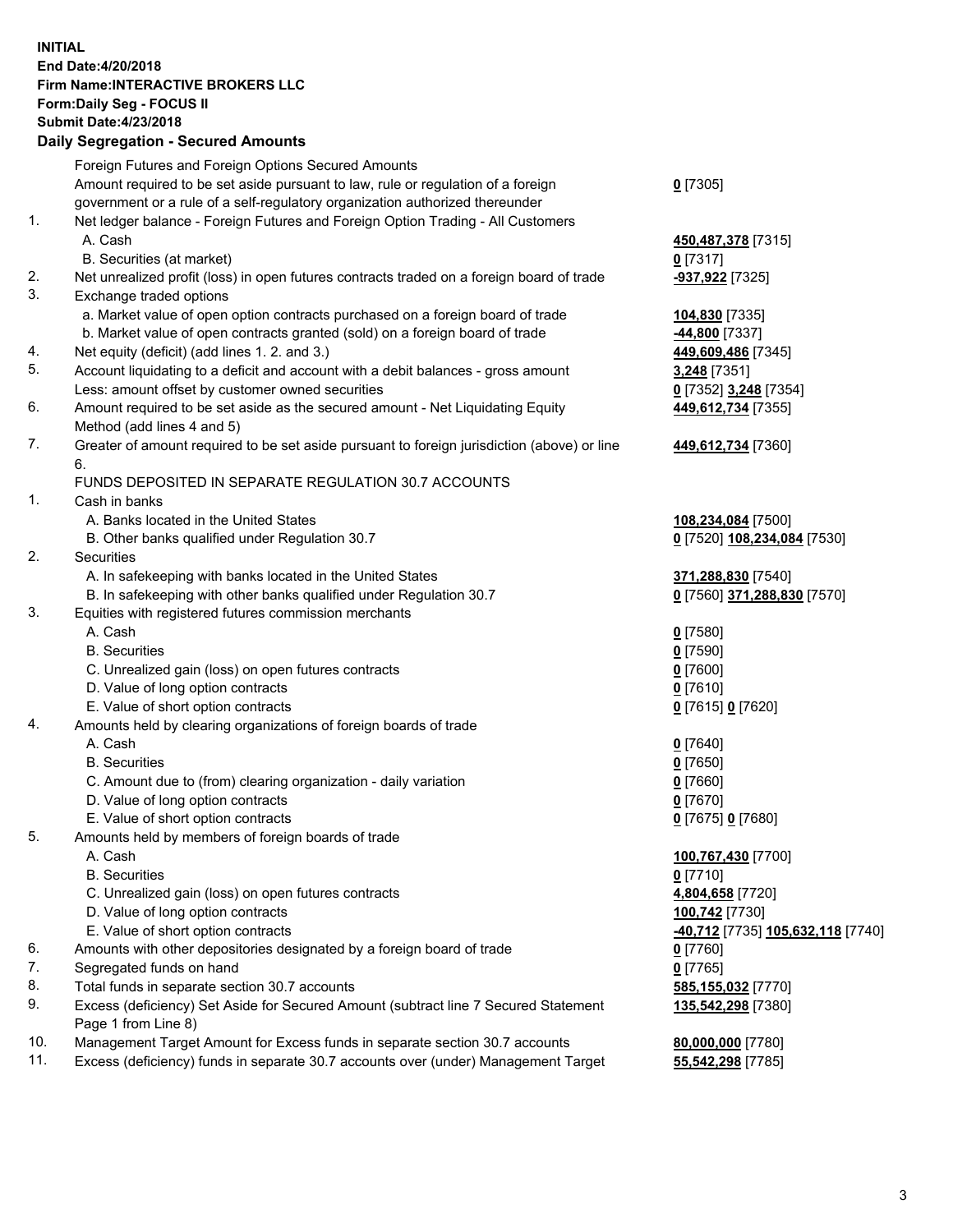**INITIAL End Date:4/20/2018 Firm Name:INTERACTIVE BROKERS LLC Form:Daily Seg - FOCUS II Submit Date:4/23/2018 Daily Segregation - Segregation Statement** SEGREGATION REQUIREMENTS(Section 4d(2) of the CEAct) 1. Net ledger balance A. Cash **4,005,936,055** [7010] B. Securities (at market) **0** [7020] 2. Net unrealized profit (loss) in open futures contracts traded on a contract market **59,692,779** [7030] 3. Exchange traded options A. Add market value of open option contracts purchased on a contract market **183,833,579** [7032] B. Deduct market value of open option contracts granted (sold) on a contract market **-196,477,798** [7033] 4. Net equity (deficit) (add lines 1, 2 and 3) **4,052,984,615** [7040] 5. Accounts liquidating to a deficit and accounts with debit balances - gross amount **235,204** [7045] Less: amount offset by customer securities **0** [7047] **235,204** [7050] 6. Amount required to be segregated (add lines 4 and 5) **4,053,219,819** [7060] FUNDS IN SEGREGATED ACCOUNTS 7. Deposited in segregated funds bank accounts A. Cash **200,151,690** [7070] B. Securities representing investments of customers' funds (at market) **3,041,378,057** [7080] C. Securities held for particular customers or option customers in lieu of cash (at market) **0** [7090] 8. Margins on deposit with derivatives clearing organizations of contract markets A. Cash **20,643,713** [7100] B. Securities representing investments of customers' funds (at market) **1,045,130,929** [7110] C. Securities held for particular customers or option customers in lieu of cash (at market) **0** [7120] 9. Net settlement from (to) derivatives clearing organizations of contract markets **-8,466,481** [7130] 10. Exchange traded options A. Value of open long option contracts **183,736,468** [7132] B. Value of open short option contracts **-196,404,681** [7133] 11. Net equities with other FCMs A. Net liquidating equity **0** [7140] B. Securities representing investments of customers' funds (at market) **0** [7160] C. Securities held for particular customers or option customers in lieu of cash (at market) **0** [7170] 12. Segregated funds on hand **0** [7150] 13. Total amount in segregation (add lines 7 through 12) **4,286,169,695** [7180] 14. Excess (deficiency) funds in segregation (subtract line 6 from line 13) **232,949,876** [7190] 15. Management Target Amount for Excess funds in segregation **155,000,000** [7194] **77,949,876** [7198]

16. Excess (deficiency) funds in segregation over (under) Management Target Amount Excess